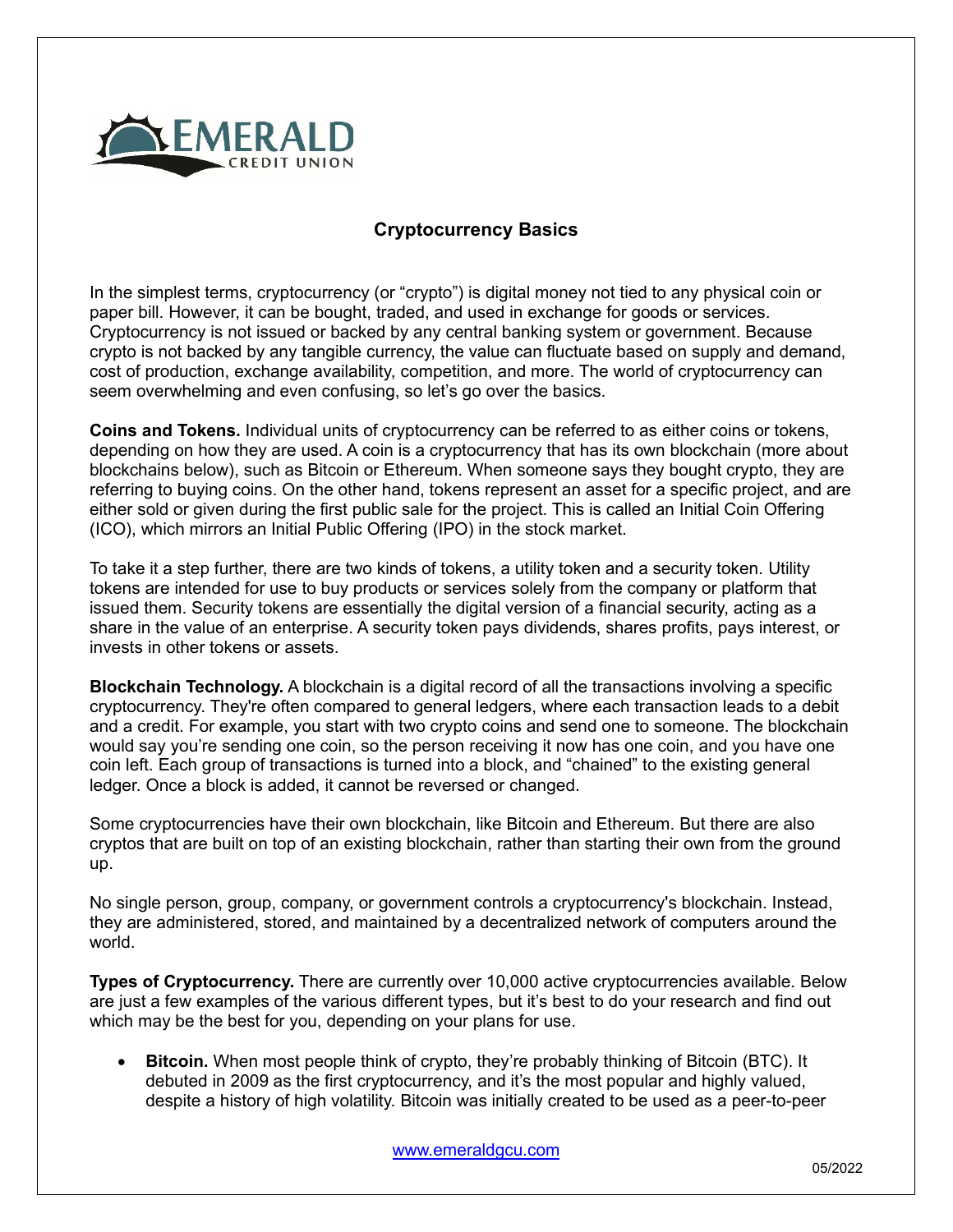digital payment system, and some advocates believe that it could one day replace physical cash.

- **Ethereum.** Ether (ETH) is the cryptocurrency of the Ethereum network, an open-source blockchain upon which developers can build apps and other cryptocurrencies. In the Ethereum system, tokens represent a diverse range of digital assets, such as vouchers or even realworld, tangible objects. It's the second largest cryptocurrency by market cap, behind Bitcoin.
- **Tether.** Tether (USDT) is a fiat-backed stablecoin, meaning its value is pegged directly to the value of a specific currency; in this case, the U.S. dollar. Tether is also the largest stablecoin by market cap.

**How to Get Cryptocurrency.** For most people, the easiest way to get cryptocurrency is to buy it, either from an exchange, like Coinbase or Binance, or from another user. However, some types of crypto can be created through a process called mining. Mining actually serves two purposes – It validates the legitimacy of cryptocurrency transaction blocks and generates new cryptocurrency.

During the mining process, computers solve extremely complex mathematical problems in order to verify the authenticity of transactions on the blockchain. Unfortunately, it is a very energy-intensive process, resulting in a massive carbon footprint and tremendous costs. When a crypto miner completes the process of authenticating a block of transactions, they get compensated with newly minted cryptocurrency.

**Security.** In theory, the lack of a central authority can make cryptocurrencies more secure because with blockchain technology, there's no one central point of failure. But that doesn't mean you shouldn't be concerned with security, because scams are prevalent within the crypto world. Of course, the same could be said of traditional banking systems.

For example, there's less regulation and fewer platforms than that of traditional financial services. Additionally, some people may feel pressured to act quickly, and either send or invest their money because they're worried about missing out on an opportunity. And as mentioned above, cryptocurrency transactions cannot be reversed.

The best way to avoid scams is by investing in more well-established cryptocurrencies. You may still be subject to fraud by the way you hold, send, or receive your crypto. But at least you can have peace of mind knowing that the cryptocurrency itself isn't a scam.

**Keys.** When you first buy cryptocurrency, you are issued two keys. The public key works like an email address, allowing you to send or receive funds. The private key is typically a string of letters and numbers, which is not to be shared with anyone. Your private key is like a password that unlocks the virtual wallet that holds your money. As long as you have access to your private key, your crypto funds are safe and can be managed from anywhere in the world with an internet connection.

**Wallets.** A crypto wallet is a platform that makes it possible to store, receive, and send cryptocurrency. There are many different types of crypto wallets, but the most popular are hosted wallets, noncustodial wallets, and hardware wallets.

• **Hosted Wallet.** The most popular crypto wallet is a hosted wallet. When you buy cryptocurrency using an app like Coinbase, it is automatically held in a hosted wallet. It's called a hosted wallet because a third party keeps your cryptocurrency for you, similar to how